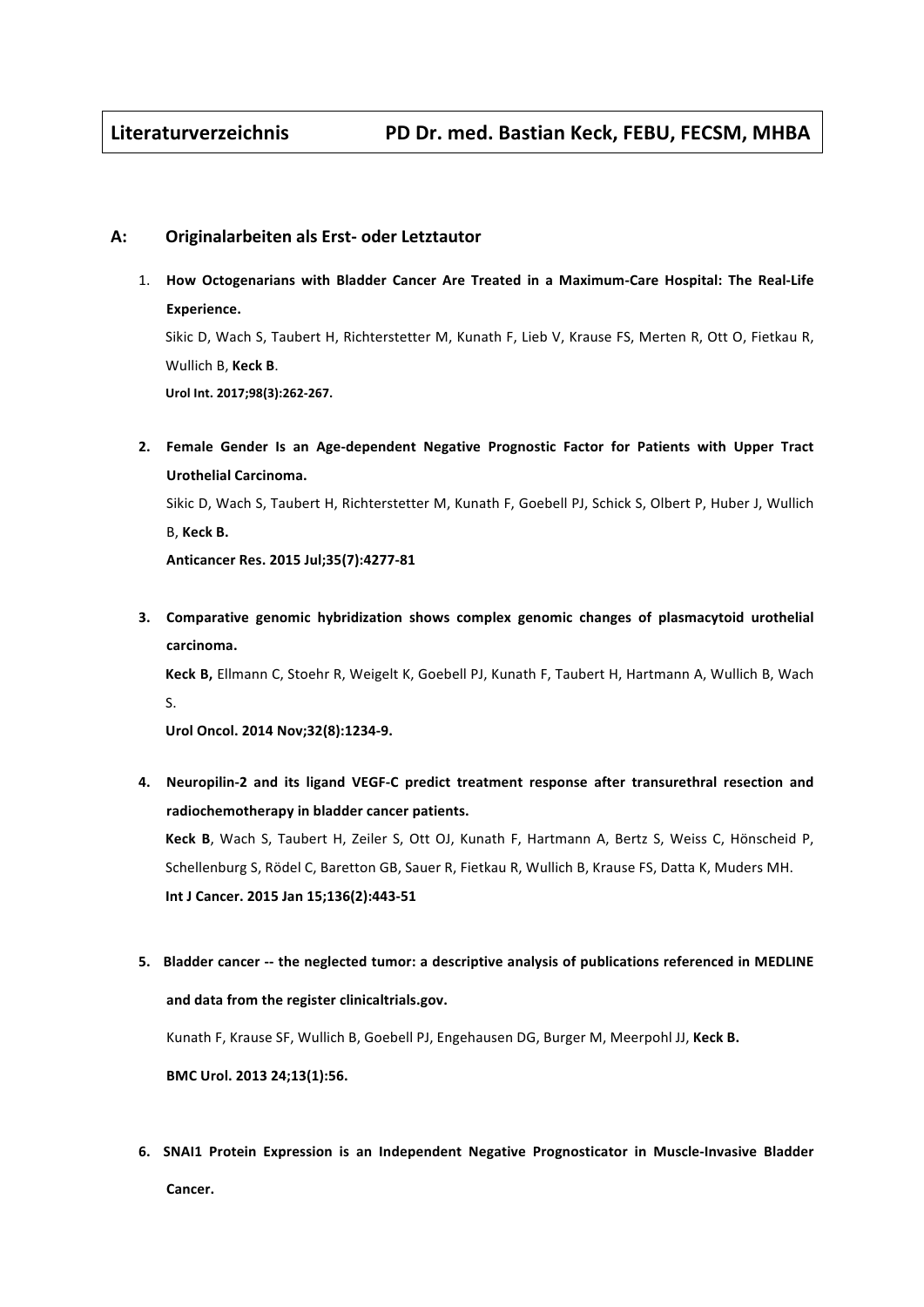Keck B, Wach S, Goebell PJ, Kunath F, Bertz S, Lehmann J, Stöckle M, Taubert H, Wullich B, Hartmann [A](http://www.ncbi.nlm.nih.gov/pubmed?term=Hartmann A%5BAuthor%5D&cauthor=true&cauthor_uid=23807662).

**Ann Surg Oncol. 2013;20(11):3669-74.**

**7.** Plasmacytoid variant of bladder cancer defines patients with poor prognosis if treated with **cystectomy and adjuvant cisplatin-based chemotherapy**

Bastian Keck, Sven Wach, Robert Stoehr, Frank Kunath, Simone Bertz, Jan Lehmann, Michael Stöckle, Helge Taubert, Bernd Wullich, Arndt Hartmann

**BMC Cancer. 2013 8;13:71.** 

**8. Nuclear E-cadherin expression is associated with the loss of membranous E-cadherin, plasmacytoid** differentiation and reduced overall survival in urothelial carcinoma of the bladder Bastian Keck, Sven Wach, Frank Kunath, Simone Bertz, Helge Taubert, Jan Lehmann, Michael Stöckle,

Bernd Wullich, Arndt Hartmann

Ann Surg Oncol. 2013:20(7):2440-5.

**9.** Female sex is an independent risk factor for reduced overall survival in bladder cancer patients **treated by transurethral resection and radio- or radiochemotherapy**

Bastian Keck, Oliver J. Ott, Lothar Häberle, Frank Kunath, Christian Weiss, Claus Rödel, Rolf Sauer, Rainer Fietkau, Bernd Wullich, Frens S. Krause

World J Urol. 2013;31(5):1023-8.

#### 10. The plasmacytoid carcinoma of the bladder – rare variant of aggressive urothelial carcinoma

Bastian Keck, Robert Stoehr, Sven Wach, Anja Rogler, Ferdinand Hofstaedter, Jan Lehmann, Rodolfo Montironi, Mathilde Sibonye, Hans M Fritsche, Antonio Lopez-Beltran, Jonathan I. Epstein, Bernd Wullich and Arndt Hartmann

**Int J Cancer. 2010;15;129(2):346-54.**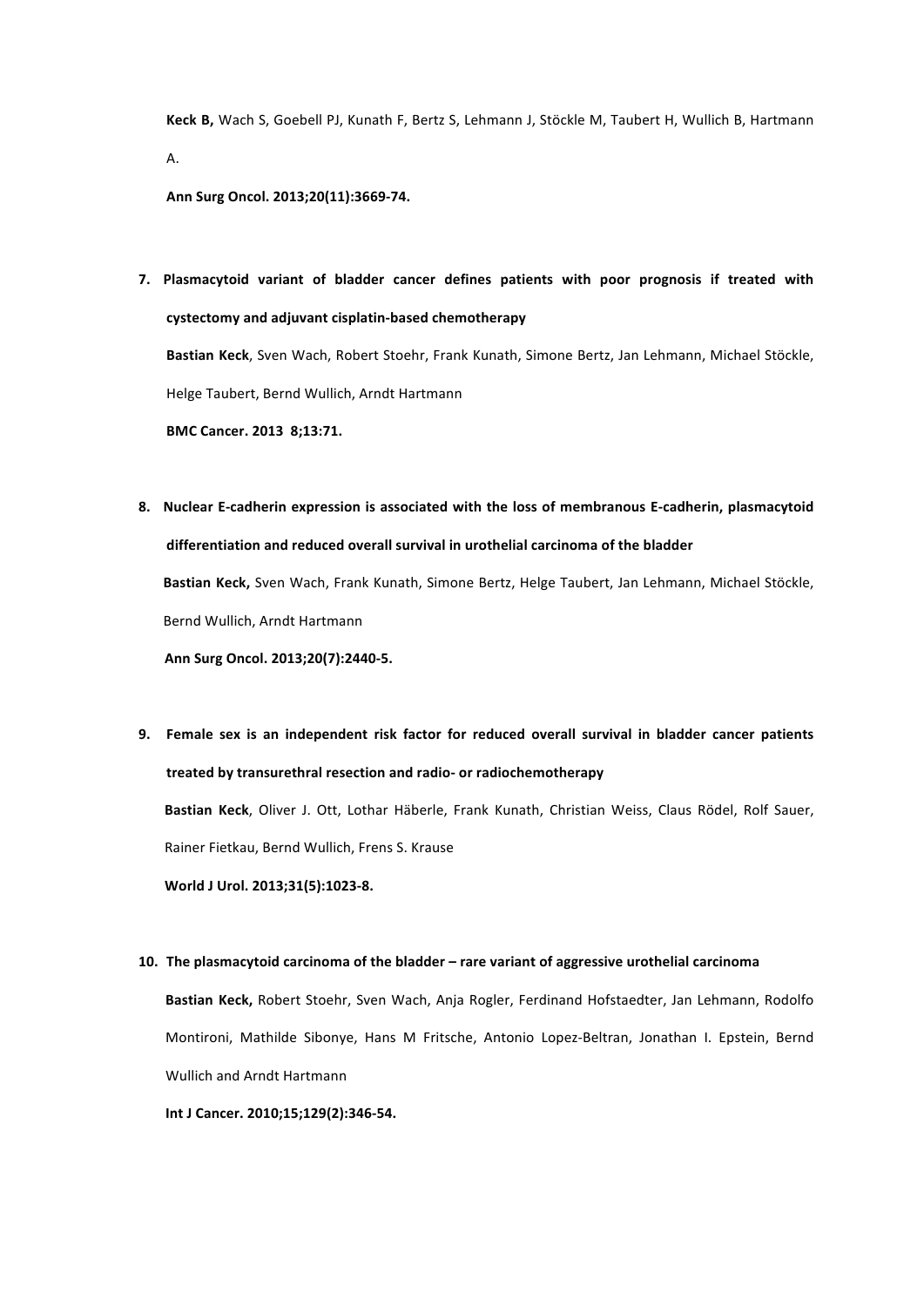11. Das Plasmacytoide und Mikropapilläre Urothelkarzinom als seltene Varianten eines **Urothelkarzinoms**

**Keck B,** Stoehr R, Wach S, Rogler A, Nolte E, Hartmann A, Wullich B **Urologe A. 2011;50(2):217-20.** 

# **Originalarbeiten als Koautor**

1. A multicenter round robin test of PD-L1 expression assessment in urothelial bladder cancer by **immunohistochemistry and RT-qPCR with emphasis on prognosis** prediction after radical **cystectomy.**

Eckstein M, Wirtz RM, Pfannstil C, Wach S, Stoehr R, Breyer J, Erlmeier F, Günes C, Nitschke K, Weichert W, Otto W, Keck B, Eidt S, Burger M, Taubert H, Wullich B, Bolenz C, Hartmann A, Erben P. **Oncotarget. 2018 Feb 19;9(19):15001-15014.**

- 2. Prognostic Value of Molecular Breast Cancer Subtypes based on Her2, ESR1, PGR and Ki67 **mRNA-Expression in Muscle Invasive Bladder Cancer.** Kriegmair MC, Wirtz RM, Worst TS, Breyer J, Ritter M, Keck B, Boehmer C, Otto W, Eckstein M, Weis CA, Hartmann A, Bolenz C, Erben P. **Transl Oncol. 2018 Apr;11(2):467-476.**
- **3.** Diagnostic potential of major and trace elements in the serum of bladder cancer patients. Wach S, Weigelt K, Michalke B, Lieb V, Stoehr R, Keck B, Hartmann A, Wullich B, Taubert H, Chaudhri A.

**J Trace Elem Med Biol. 2018 Mar;46:150-155.**

4. Molecular Markers Increase Precision of the European Association of Urology Non- Muscle-**Invasive Bladder Cancer Progression Risk Groups.** 

van Kessel KEM, van der Keur KA, Dyrskjøt L, Algaba F, Welvaart NYC, Beukers W, Segersten U, Keck B, Maurer T, Simic T, Horstmann M, Grimm MO, Hermann GG, Mogensen K, Hartmann A, Harving N, Petersen AC, Jensen JB, Junker K, Boormans JL, Real FX, Malats N, Malmström PU, Ørntoft TF. Zwarthoff EC.

**Clin Cancer Res. 2018 Apr 1;24(7):1586-1593.**

5. Face-to-face vs. online peer support groups for prostate cancer: A cross-sectional comparison **study.**

Huber J<sup>1</sup>, Muck T<sup>1</sup>, Maatz P<sup>1</sup>, Keck B<sup>2</sup>, Enders P<sup>3</sup>, Maatouk I<sup>4</sup>, Ihrig A<sup>5</sup>. **[J Cancer Surviv.](https://www.ncbi.nlm.nih.gov/pubmed/28861845) 2018 Feb;12(1):1-9.**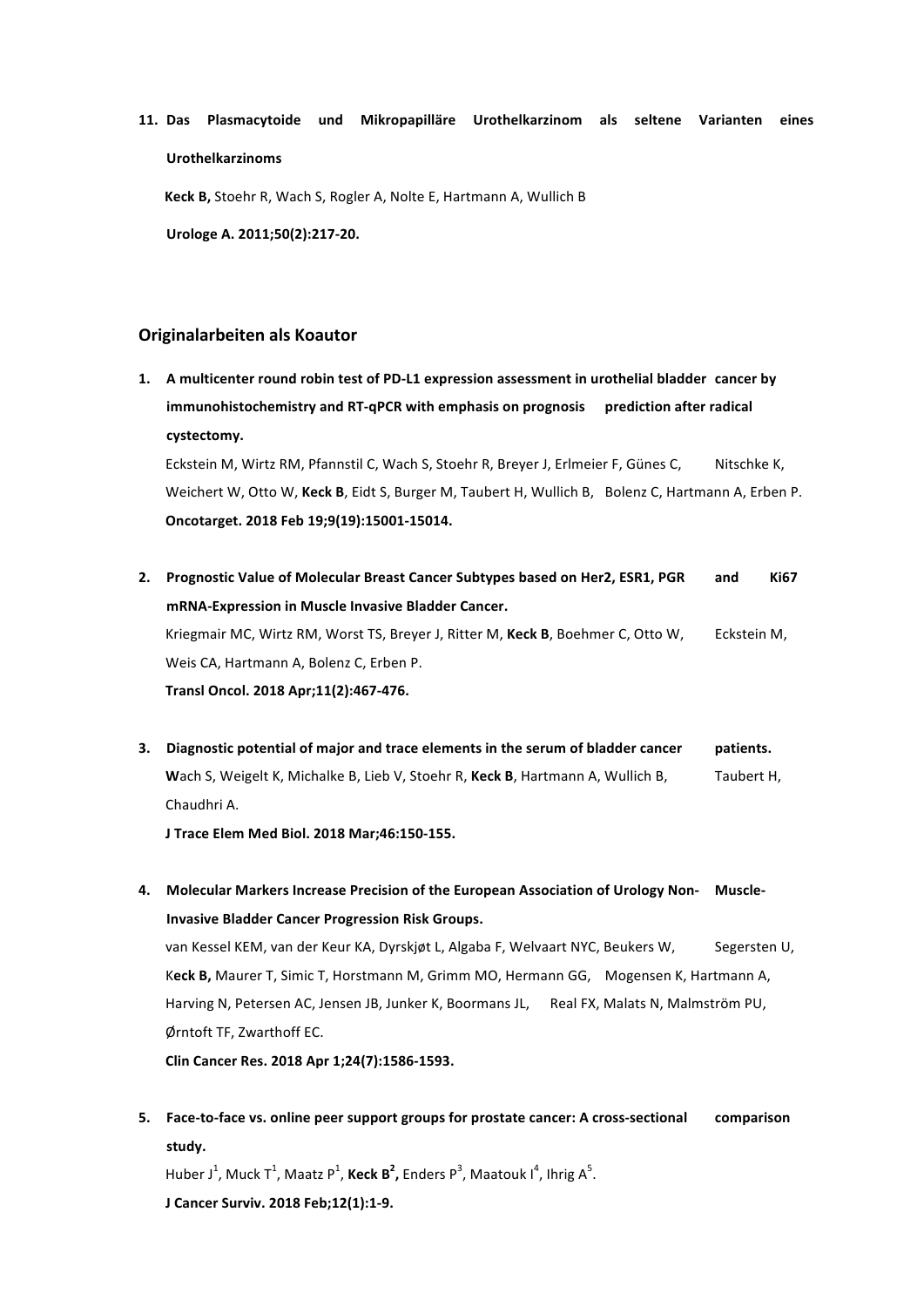- **6.** Immunohistochemiocal subtyping using CK20 and CK5 can identify urothelial carcinomas of the upper urinary tract with a poor prognosis. Sikic D, Keck B, Wach S, Taubert H, Wullich B, Goebell PJ, Kahlmeyer A, Olbert P, Isfort P, Nimphius W, Hartmann A, Giedl J; Bridge Consortium. **PLoS One. 2017 Jun 20;12(6)**
- **7.** Prognostic Impact of a 12-gene Progression Score in Non-muscle-invasive Bladder Cancer: A **Prospective Multicentre Validation Study.**

Dyrskjøt L, Reinert T, Algaba F, Christensen E, Nieboer D, Hermann GG, Mogensen K, Beukers W, Marquez M, Segersten U, Høyer S, Ulhøi BP, Hartmann A, Stöhr R, Wach S, Nawroth R, Schwamborn K, Tulic C, Simic T, Junker K, Harving N, Petersen AC, Jensen JB, Keck B, Grimm MO, Horstmann M, Maurer T, Steverberg EW. Zwarthoff EC, Real FX, Malats N, Malmström PU, Ørntoft TF.

**Eur Urol. 2017 Sep;72(3):461-469.**

8. **Effect of Hospital and Surgeon Case Volume on Perioperative Quality of Care and Short-term Outcomes After Radical Cystectomy for Muscle-invasive Bladder Cancer: <br>
<b>Name Set Aresults** From a **European Tertiary Care Center Cohort.**

Vetterlein MW, Meyer CP, Leyh-Bannurah SR, Mayr R, Gierth M, Fritsche HM, Burger M, Keck B, Wullich B, Martini T, Bolenz C, Pycha A, Hanske J, Roghmann F, Noldus J, Bastian PJ, Gilfrich C, May M, Rink M, Chun FK, Dahlem R, Fisch M, Aziz A; PROMETRICS 2011 study group. **Clin Genitourin Cancer. 2017 Oct;15(5)**

9. High Androgen Receptor mRNA Expression Is Independently Associated with Prolonged Cancer-Specific and Recurrence-Free Survival in Stage T1 Bladder Cancer. Sikic D, Breyer J, Hartmann A, Burger M, Erben P, Denzinger D, Eckstein M, Stöhr R, Wach S, Wullich B, **Keck B.** Wirtz RM, Otto W. **Transl Oncol. 2017 Mar 22;10(3):340-345.** 

- 10. **ERBB2 Expression as Potential Risk-Stratification for Early Cystectomy in Patients with pT1 Bladder Cancer and Concomitant Carcinoma in situ.** Breyer J, Otto W, Wirtz RM, Wullich B, Keck B, Erben P, Kriegmair MC, Stoehr R, Eckstein M, Laible M, Schlombs K, Eidt S, Denzinger S, Burger M, Hartmann A; BRIDGE Consortium... Urol Int. 2016 Dec 17
- 11. Rhabdoid and Undifferentiated Phenotype in Renal Cell Carcinoma: Analysis of 32 Cases Indicating a Distinctive Common Pathway of Dedifferentiation Frequently Associated With SWI/SNF Complex [Deficiency.](https://www.ncbi.nlm.nih.gov/pubmed/27984237) Agaimy A, Cheng L, Egevad L, Feyerabend B, Hes O, Keck B, Pizzolitto S, Sioletic S, Wullich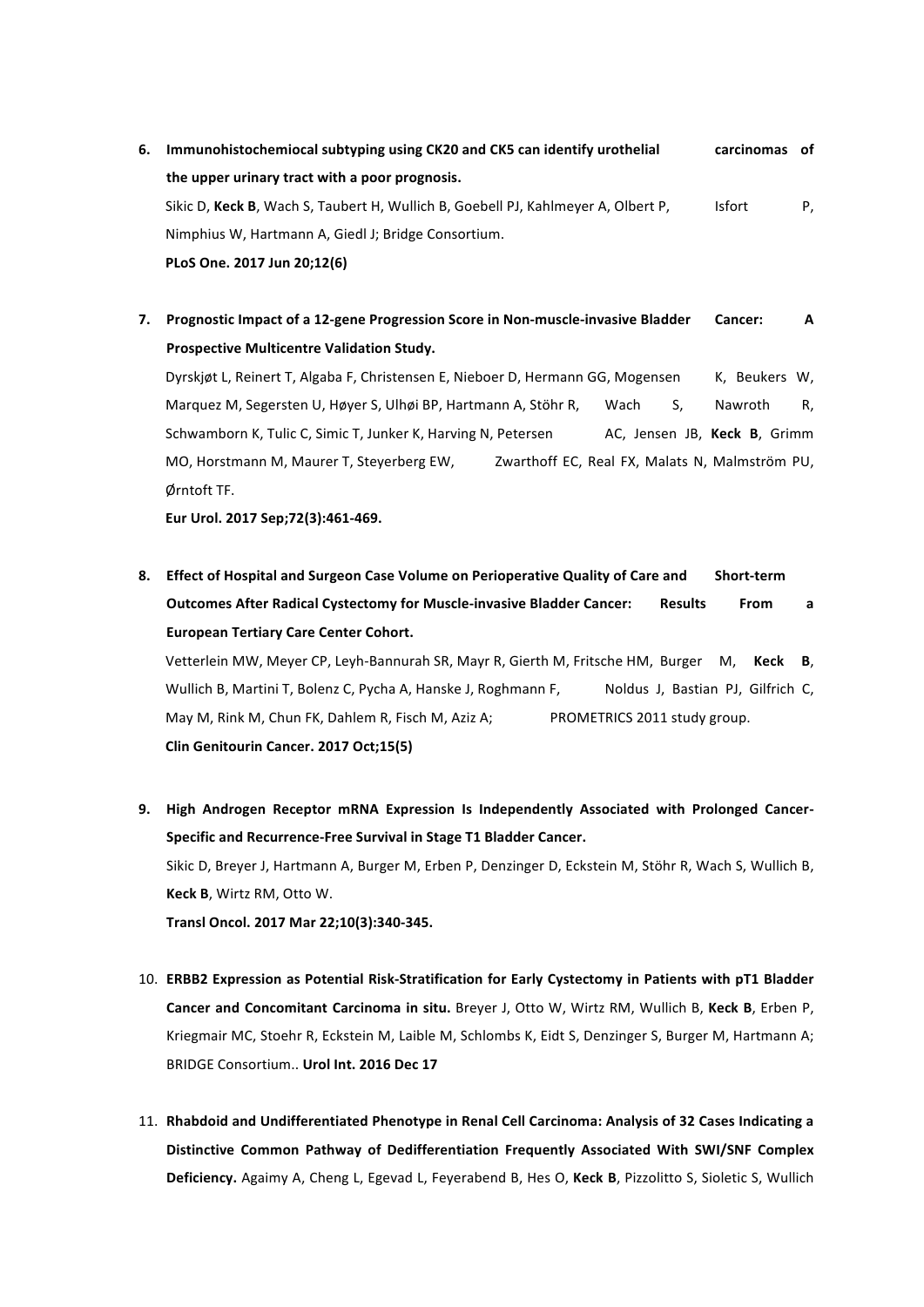B, Hartmann A Am J Surg Pathol. 2016 Dec 14.

12. The effect of an online support group on patients treatment decisions for localized prostate cancer: **[An online survey.](https://www.ncbi.nlm.nih.gov/pubmed/27810256)**

Huber J, Maatz P, Muck T, Keck B, Friederich HC, Herzog W, Ihrig A. **Urol Oncol. 2016 Oct 31.** 

13. Increasing use of radical prostatectomy for locally advanced prostate cancer in the USA and Germany: a comparative population-based study.

Hager B, Kraywinkel K, Keck B, Katalinic A, Meyer M, Zeissig SR, Scheufele R, Wirth MP, Huber J. Prostate Cancer Prostatic Dis. 2016 Sep 13

14. Micropapillary morphology is an indicator of poor prognosis in patients with urothelial carcinoma treated with transurethral resection and radiochemotherapy.

Bertz S, Wach S, Taubert H, Merten R, Krause FS, Schick S, Ott OJ, Weigert E, Dworak O, Rödel C, Fietkau R, Wullich B, Keck B, Hartmann A. **Virchows Arch. 2016 Jul 8**

15. Loss of expression of the SWI/SNF complex is a frequent event in undifferentiated/dedifferentiated urothelial carcinoma of the urinary tract.

Agaimy A, Bertz S, Cheng L, Hes O, Junker K, Keck B, Lopez-Beltran A, Stöckle M, Wullich B, Hartman A. Virchows Arch. 2016 Jun 23.

16. Comprehensive Transcriptional Analysis of Early-Stage Urothelial Carcinoma.

Hedegaard J, Lamy P, Nordentoft I, [Algaba](http://www.ncbi.nlm.nih.gov/pubmed/?term=Algaba F%5BAuthor%5D&cauthor=true&cauthor_uid=27321955) F, Høyer S, Ulhøi BP, Vang S, Reinert T, Hermann GG, Mogensen K, Thomsen MB, Nielsen MM, Marquez M, Segersten U, Aine M, Höglund M, [Birkenkamp](http://www.ncbi.nlm.nih.gov/pubmed/?term=Birkenkamp-Demtr%C3%B6der K%5BAuthor%5D&cauthor=true&cauthor_uid=27321955)-Demtröder K, Fristrup N<sup>1</sup>, Borre M, Hartmann A, [Stöhr](http://www.ncbi.nlm.nih.gov/pubmed/?term=St%C3%B6hr R%5BAuthor%5D&cauthor=true&cauthor_uid=27321955) R, Wach S, Keck B, Seitz AK, Nawroth R, [Maurer](http://www.ncbi.nlm.nih.gov/pubmed/?term=Maurer T%5BAuthor%5D&cauthor=true&cauthor_uid=27321955) [T](http://www.ncbi.nlm.nih.gov/pubmed/?term=Maurer T%5BAuthor%5D&cauthor=true&cauthor_uid=27321955), Tulic C, Simic T, Junker K, Horstmann M, [Harving](http://www.ncbi.nlm.nih.gov/pubmed/?term=Harving N%5BAuthor%5D&cauthor=true&cauthor_uid=27321955) N, Petersen AC, Calle ML, Steyerberg EW, [Beukers](http://www.ncbi.nlm.nih.gov/pubmed/?term=Beukers W%5BAuthor%5D&cauthor=true&cauthor_uid=27321955) [W](http://www.ncbi.nlm.nih.gov/pubmed/?term=Beukers W%5BAuthor%5D&cauthor=true&cauthor_uid=27321955), van Kessel KE, Jensen JB, Pedersen JS, Malmström PU, Malats N, Real FX, Zwarthoff EC, Ørntoft TF, Dyrskjøt L.

**[Cancer Cell.](http://www.ncbi.nlm.nih.gov/pubmed/27321955) 2016 Jun 16**

**17. [Differential blood-based diagnosis between benign prostatic hyperplasia and prostate cancer:](http://www.ncbi.nlm.nih.gov/pubmed/26831660)**  miRNA as source for biomarkers independent of PSA level, Gleason score, or TNM status. Leidinger P, Hart M, Backes C, Rheinheimer S, Keck B, Wullich B, Keller A, Meese E.

**Tumour Biol. 2016 Jan 29.** 

### 18. Results of Renal Transplantation on Alloplastic Arterial Grafts.

Sagban TA, Regus S, Heller K, Jacobi J, Apel H, Keck B, Richterstetter M, Eckardt KU, Wullich B, Lang W. Urol Int. 2016;96(2):157-63.

19. Gonadotropin-releasing hormone antagonists versus standard androgen suppression therapy for advanced prostate cancer A systematic review with meta-analysis.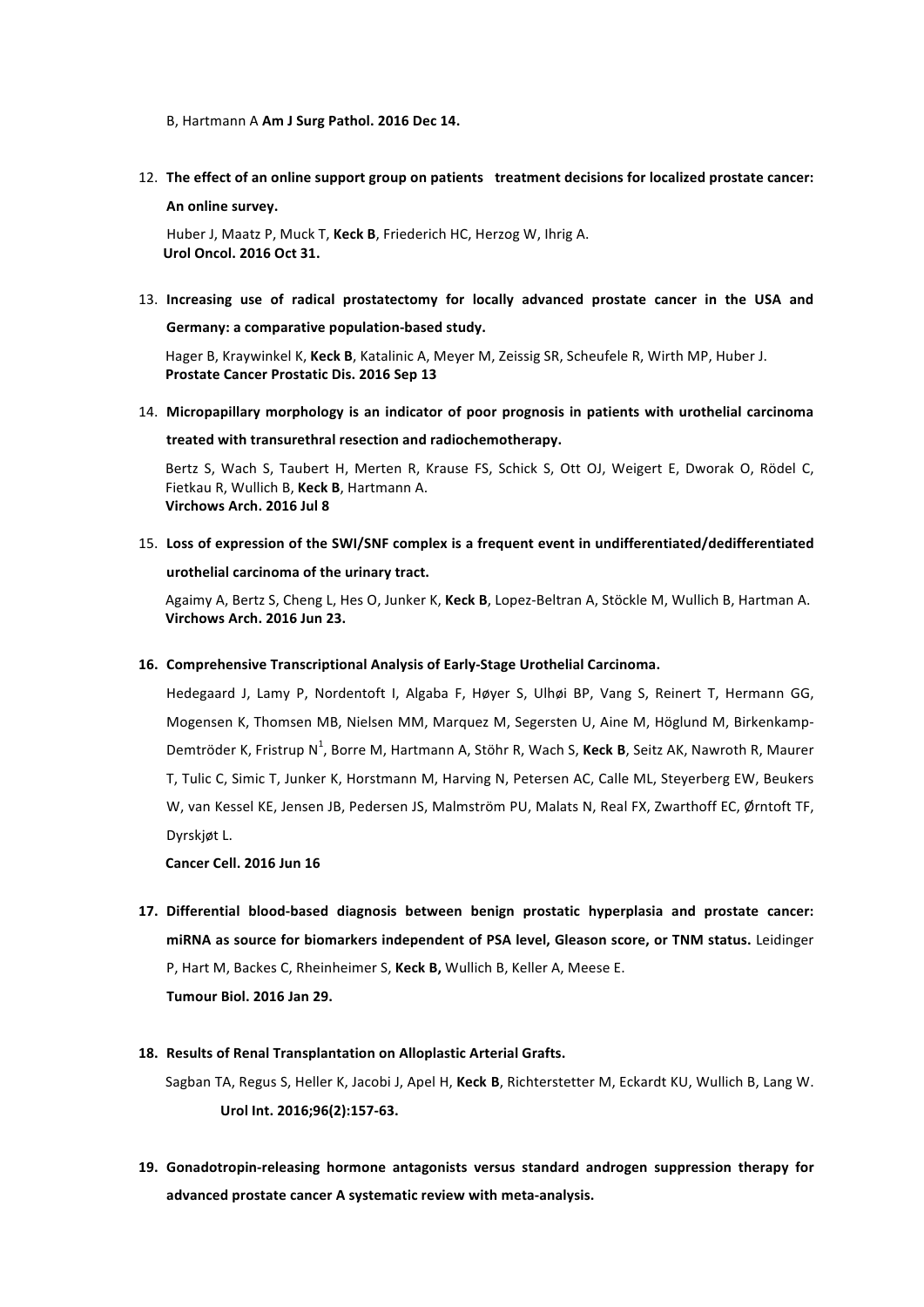Kunath F, Borgmann H, Blümle A, Keck B, Wullich B, Schmucker C, Sikic D, Roelle C, Schmidt S, Wahba A, Meerpohl JJ.

**BMJ Open. 2015 Nov 13;5(11):e008217.**

20. Combination of Autoantibody Signature with PSA Level Enables a Highly Accurate Blood-Based Differentiation of Prostate Cancer Patients from Patients with Benign Prostatic Hyperplasia. Leidinger P, Keller A, Milchram L, Harz C, Hart M, Werth A, Lenhof HP, Weinhäusel A, Keck B, [Wullich](http://www.ncbi.nlm.nih.gov/pubmed/?term=Wullich B%5BAuthor%5D&cauthor=true&cauthor_uid=26039628) [B](http://www.ncbi.nlm.nih.gov/pubmed/?term=Wullich B%5BAuthor%5D&cauthor=true&cauthor_uid=26039628), Ludwig N, Meese E.

**PLoS One. 2015 Jun 3;10(6):e0128235.**

21. Piwil 2 expression is correlated with disease-specific and progression-free survival of chemotherapy**treated bladder cancer patients.** Taubert H, Wach S, Jung R, Pugia M, Keck B, Bertz S, Nolte E, Stoehr R, Lehmann J, Ohlmann CH,

Stöckle M, Wullich B, Hartmann A.

**Mol Med. 2015 May 13.** 

**22.** Optimizing outcome reporting after radical cystectomy for organ-confined urothelial carcinoma of the bladder using oncological trifecta and pentafecta.

Aziz A, Gierth M, Rink M, Schmid M, Chun FK, Dahlem R, Roghmann F, Palisaar RJ, Noldus J, Ellinger J, Müller SC, Pycha A, Martini T, Bolenz C, Moritz R, Herrmann E, Keck B, Wullich B, Mayr R, Fritsche HM, Burger M, Bastian PJ, Seitz C, Brookman-May S, Xylinas E, Shariat SF, Fisch M, May M; PROMETRICS 2011 Research Group.

**World J Urol. 2015 May 7**

23. Integrated prostate cancer centers might cause an overutilization of radiotherapy for low-risk prostate cancer: A comparison of treatment trends in the United States and Germany from 2004 to **2011.**

Hager B, Kraywinkel K, Keck B, Katalinic A, Meyer M, Zeissig SR, Stabenow R, Froehner M, Huber J **Radiother Oncol. 2015 Mar 11** 

**24. Risk stratification for locoregional recurrence after radical cystectomy for urothelial carcinoma of**  the **bladder**.

Novotny V, Froehner M, May M, Protzel C, Hergenröther K, Rink M, Chun FK, Fisch M, Roghmann F, Palisaar RJ, Noldus J, Gierth M, Fritsche HM, Burger M, Sikic D, Keck B, Wullich B, Nuhn P, Buchner A, Stief CG, Vallo S, Bartsch G, Haferkamp A, Bastian PJ, Hakenberg OW, Propping S, Aziz A. **World J Urol. 2015 Feb 8.** 

25. Treatment of nonmetastatic prostate cancer: a systematic review of interactive, personalized **patient decision aids.**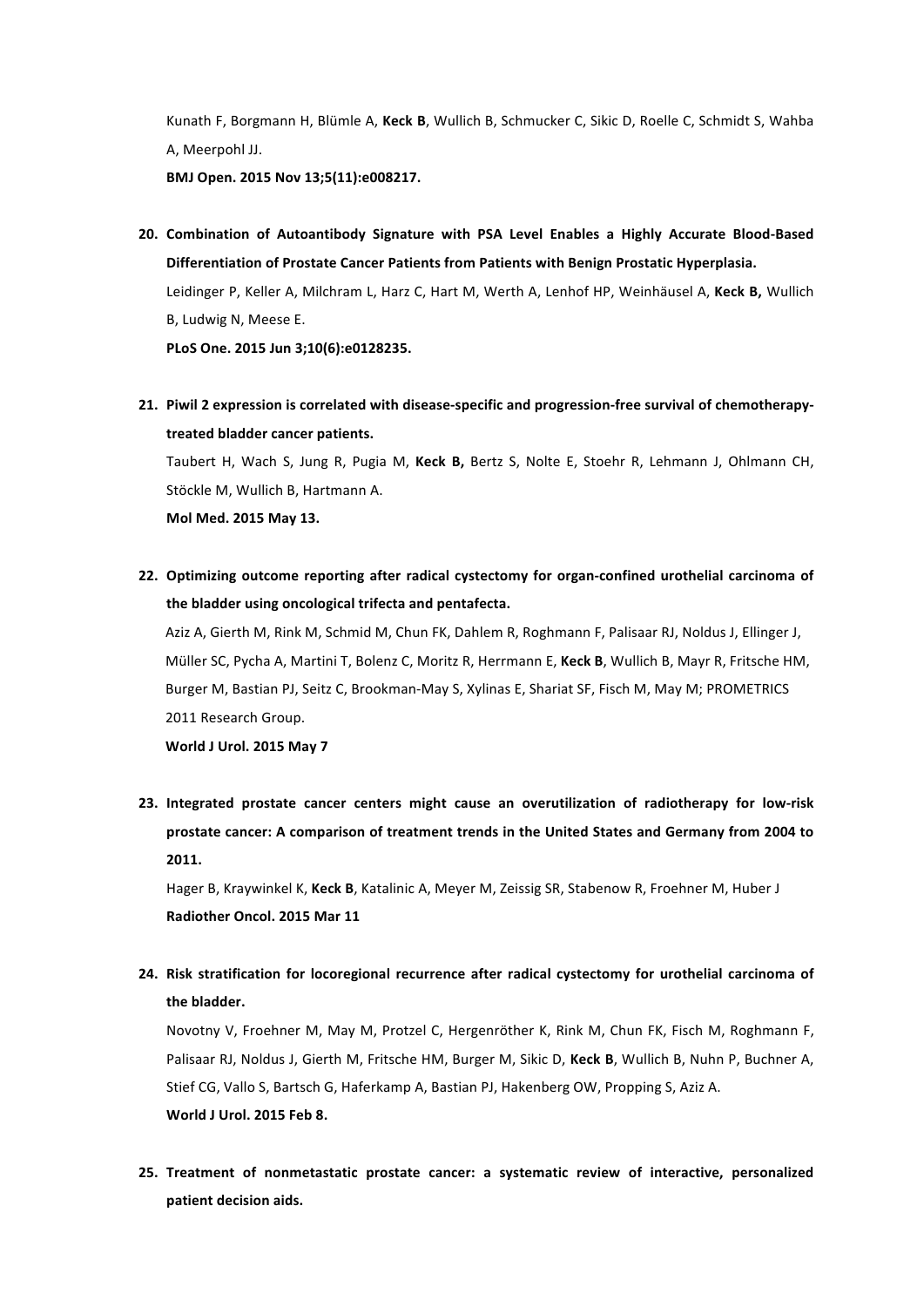Groeben C, Streuli JC, Krones T, Keck B, Wirth MP, Huber J. **Urologe A. 2014 Jun;53(6):854-64.** 

- **26.** Association of tissue mRNA and serum antigen levels of members of the urokinase-type **[plasminogen activator system with clinical and](http://www.ncbi.nlm.nih.gov/pubmed/24877154) prognostic parameters in prostate cancer.** Al-Janabi O, Taubert H, Lohse-Fischer A, Fröhner M, Wach S, Stöhr R, Keck B, Burger M, Wieland W, Erdmann K, Wirth MP, Wullich B, Baretton G, Magdolen V, Kotzsch M, Füssel S. **Biomed Res Int. 2014;2014:972587.**
- 27. MicroRNA profiles classify papillary renal cell carcinoma subtypes.

Wach S, Nolte E, Theil A, Stöhr C, T Rau T, Hartmann A, Ekici A, Keck B, Taubert H, Wullich B. Brit J Cancer. 2013;6;109(3):714-22.

28. Is gender becoming relevant in uro-oncological research? A bibliographical analysis.

Kunath F, Keck B, Bertz S, Brookman-May S, May M, Vergho D, Hartmann A, Riedmiller H, Wullich B, Burger M.

World J Urol. 2013 2013;31(5):1065-72.

29. Early versus deferred androgen suppression therapy for patients with lymph node-positive prostate cancer after local therapy with curative intent: a systematic review. Kunath F, Keck B, Rücker G, Motschall E, Wullich B, Antes G, Meerpohl JJ.

**BMC Cancer. 2013;19;13:131.**

**30.** MRI-guided core biopsy of the prostate in the supine position-introduction of a simplified technique **[using large-bore magnet systems.](http://www.ncbi.nlm.nih.gov/pubmed/23179522)**

Schwab SA, Kuefner MA, Adamietz B, Engelhard K, Keck B, Kunath F, Wach S, Wullich B, Uder M, Engehausen DG.

**Eur Radiol. 2013;23(5):1415-9.**

**31. Cabazitaxel Plus Prednisone for Metastatic Castration-resitant Prostate Cancer Progressing After Docetaxel: Results from the German Compassionate-use Programme.**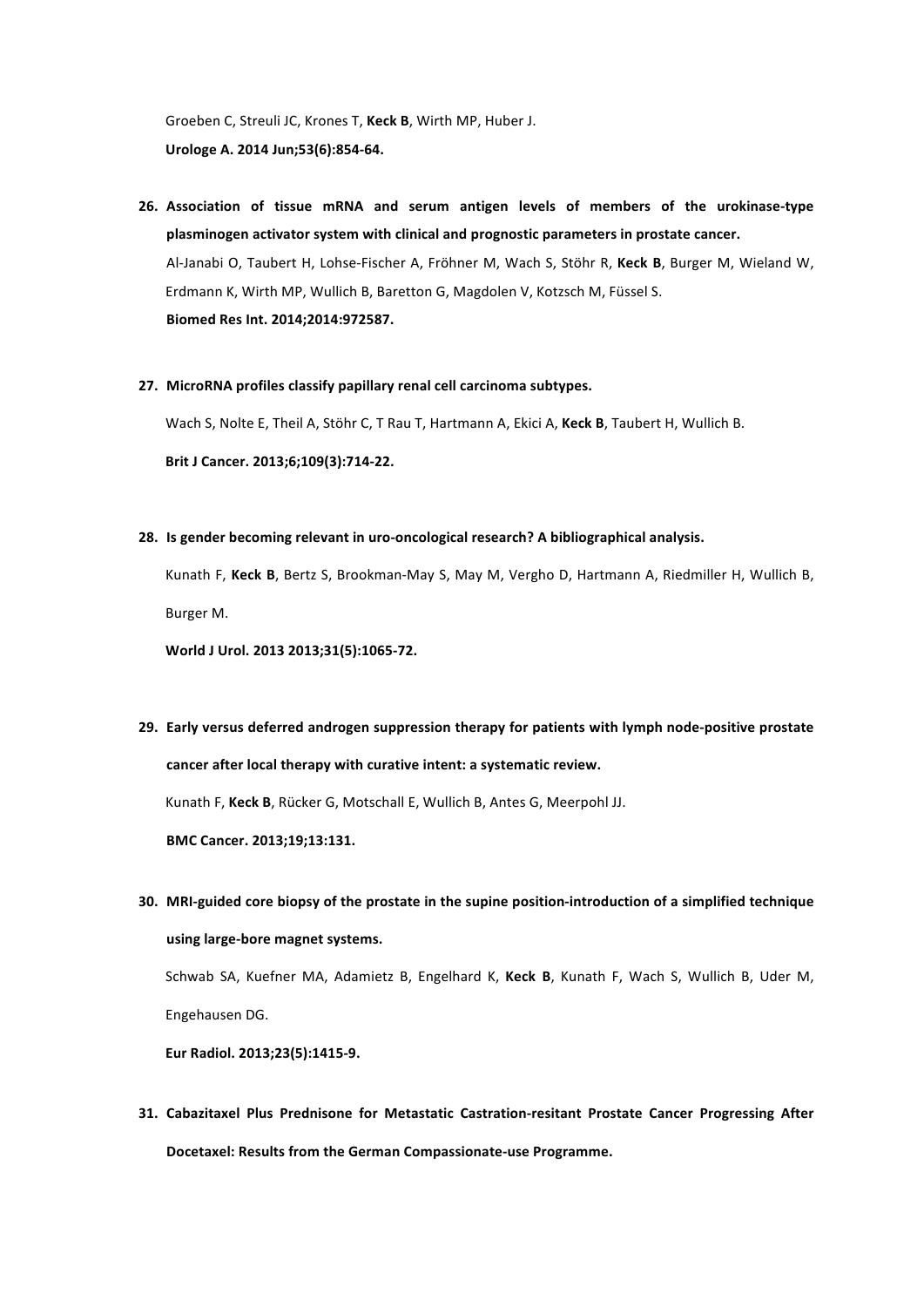Heidenreich A, Scholz HJ, Rogenhofer S, Arsov C, Retz M, Müller SC, Albers P, J, Wirth M, Steiner U, Miller K, Heinrich E, Trojan L, Volkmer B, Honecker F, Bokemeyer C, Keck B, Otremba B, Ecstein-Fraisse E, Pfister D.

**Eur Urol. 2013;63(6):977-82.**

**32.** Tamoxifen for the management of breast events induced by non-steroidal antiandrogens in patients with prostate cancer: A systematic review

Frank Kunath, Bastian Keck, Gerd Antes, Bernd Wullich and Joerg J Meerpohl

**BMC Medicine. 2012;28;10(1):96.** 

**33.** Identification of ZNF217, hnRNP-K, VEGF-A and IPO7 as targets for microRNAs that are downregulated in prostate carcinoma.

Szczyrba J, Nolte E, Hart M, Döll C, Wach S, Taubert H, Keck B, Kremmer E, Stöhr R, Hartmann A, Wieland W, Wullich B, Grässer FA

**Int J Cancer. 2013; 15;132(4):775-84.**

### **34. [MicroRNA profiles of prostate carcinoma detected by multiplatform microRNA screening.](http://www.ncbi.nlm.nih.gov/pubmed/21400514)**

Wach S, Nolte E, Szczyrba J, Stöhr R, Hartmann A, Ørntoft T, Dyrskjøt L, Eltze E, Wieland W, Keck B, Ekici AB, Grässer F, Wullich B.

Int J Cancer. 2012;1;130(3):611-21.

### **35.** Do urology journals enforce trial registration? A cross-sectional study of published trials.

Kunath F, Grobe HR, Keck B, Rücker G Wullich B Antes G, Meerpohl JJ

**BMJ Open. 2011;6;1(2):e000430** 

## **36.** Towards discovering the blood-born miRNome of human diseases

A Keller, P Leidinger, A Bauer, A ElSharawi, J Haas, A Borries, A Wendschlag, N Giese, C Tjaden, S Nikolaus, K Ruprecht, H Huwer, J Huebers, G Jacobsen, H Dommisch, A Schaefer, S Hoffmann, B Wullich, **B Keck**, N Graf, J Reichrath, SU Jager, P Staehler, J Lange, C Staehler, M Beier, M Scheffler,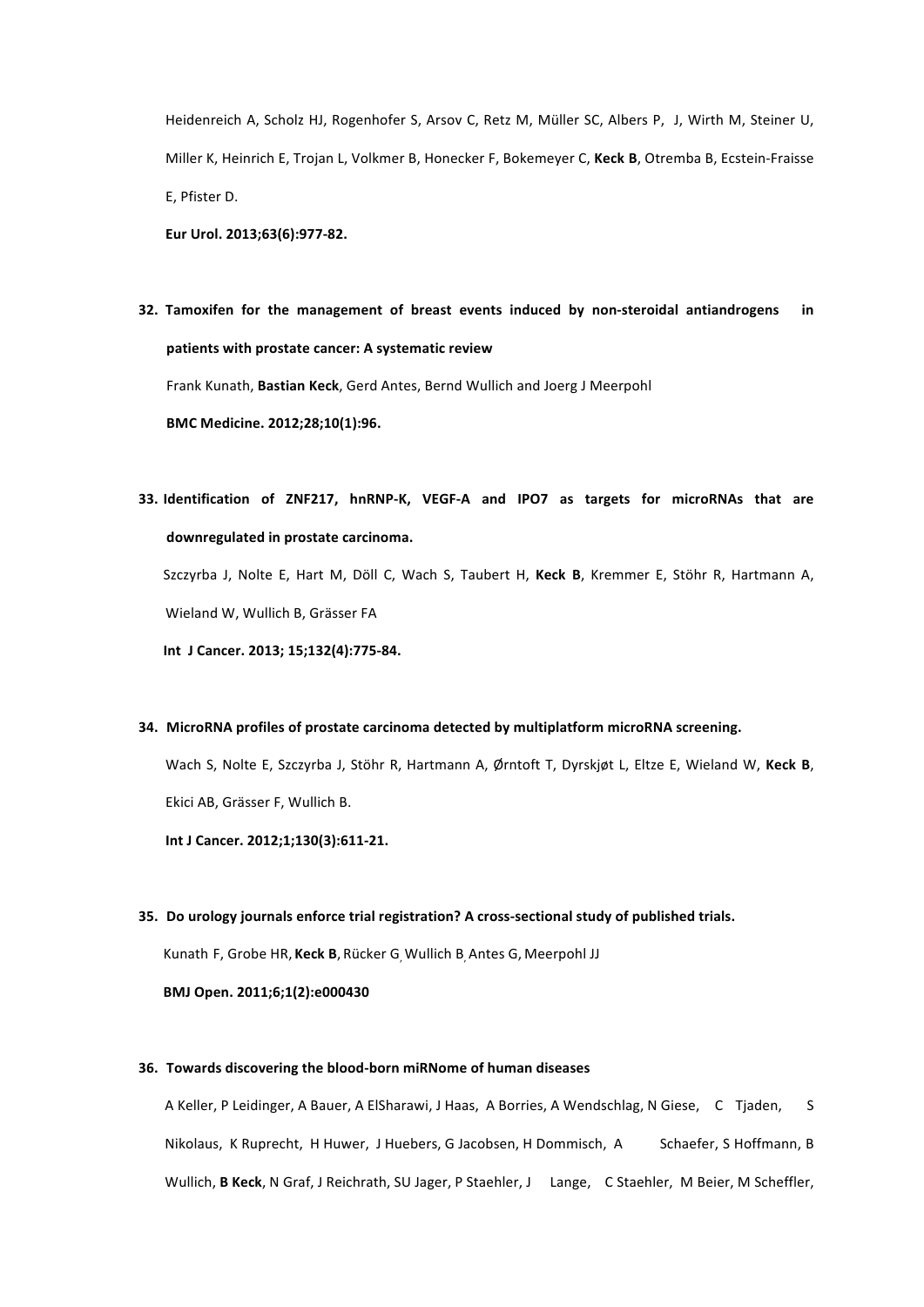MW Buechler, JWischhusen, SFM Haeusler, J Dietl, J Mueller-Quernheim, C Backes, HP Lenhof, S Schreiber, HA Katus, W Rottbauer, B Meder, A Franke, JD Hoheisel, E Meese

**Nature Methods. 2011;4;8(10):841-3** 

## **37.** Mutational activation of FGFR3 is not involved in the development of prostate cancer

Stella Koufou, Jens-Claudio Lunz, Albert Borchardt, Bastian Keck, Burkhard Kneitz, Nadine T. Gaisa, Christian Hafner, Christian Giedl, Tilman T. Rau, Anja Rogler, Arndt Hartmann, Robert Stoehr  **Pathobiology. 2010;77:249–252** 

**38.** "Identifying the affected hemisphere by <sup>1</sup>H-MR spectroscopy in patients with temporal lobe epilepsy and no pathological findings in high resolution MRI"

T. Hammen, F. Kerling, M. Schwarz, A. Stadlbauer, O. Ganslandt, **B. Keck**, B. Tomandl, A.Dörfler and H. Stefan 

**Eur J Neurol. 2006 May;13(5):482-90.** 

# **B:** Publikationen von Case Reports

- 1. Clinical course of plasmacytoid urothelial carcinoma of the upper urinary tract: A case report. **Keck B**, Giedl J, Kunath F, Goebell PJ, Engehausen DG, Hartmann A, Wullich B Urol Int. 2012;89(1):120-2.
- 2. Sonographic diagnosis of a posttraumatic arteriocavernosal fistula resulting in high-flow priapism. **Keck B, Lotter G, Wieland WF, Wullich B, Uder M, Engehausen DG, Fritsche HM. J** Clin Ultrasound 2012;40(1):60-2.
- **3.** Diagnostic challenge of atypical colorectal metastasis to the renal pelvis **Keck B**, Rau T, Krause FS, Walter B, Goebell P, Hartmann A, Wullich **Int J Colorectal Dis. 2011 Apr;26(4):523-4.**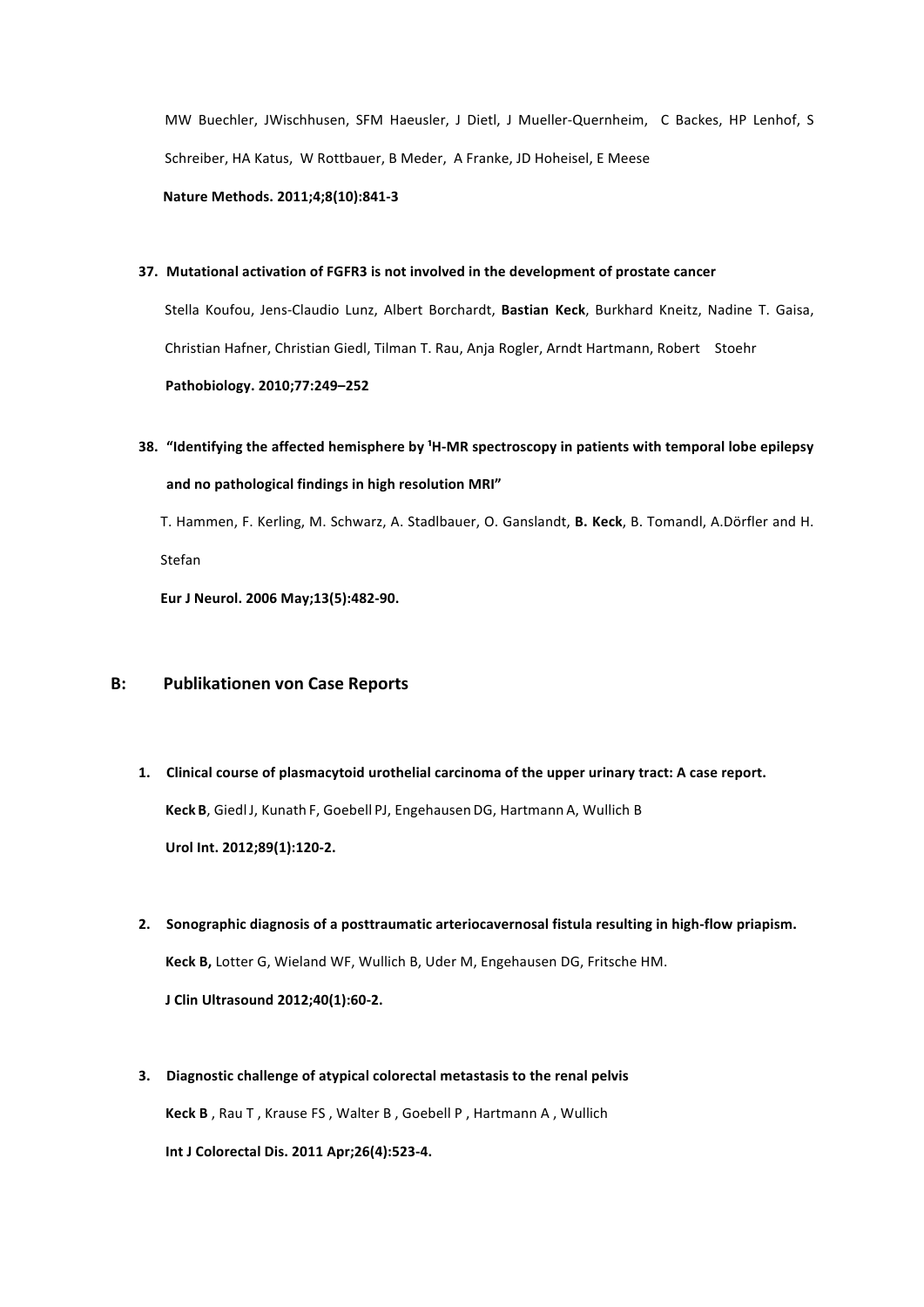**4. Das Plasmazytoide Urothelkarzinom – 5 Fallberichte einer seltenen Variante des Urothelkarzinnoms B. Keck,** R. Stöhr**,**  P.J. Goebell**,**  H.M. Fritsche**,**  B. Wullich**,**  A. Hartmann **Pathologe. 2008; 29(5):379-82**

# **C: Publikationen von Reviews als Erst- oder Koautor**

1. Kommentar zu

**Combining Mitomycin C and Regional 70 MHz Hyperthermia in Patients with Nonmuscle Invasive** Bladder Cancer: A Pilot Study.Geijsen ED, de Reijke TM, Koning CC, Zum Vörde Sive Vörding PJ, de la Rosette JJ, Rasch CR, van Os RM, Crezee J.

**J Urol. 2015 Nov;194(5):1202-8.**

**Keck B.** 

**Aktuelle Urologie 2016** 

- **2.** Side effect management of tyrosine kinase inhibitors in urology : Gastrointestinal side effects. Lieb V, Rink M, Sikic D, Keck B. **Urologe A. 2016 May 4.**
- **3.** Side effect management of tyrosine kinase inhibitors in urology : Hypertension. Sikic D, Meidenbauer N, Lieb V, Keck B. **Urologe A. 2016 May 4.**
- 4. Side effect management of tyrosine kinase inhibitors in urology : Fatigue and hypothyroidism. Sikic D, Lüdecke G, Lieb V, Keck B. **Urologe A. 2016 May;55(5):648-52.**
- **5.** Operative therapy of spinal metastases from urological tumors

Richter RH, Hammon M, Uder M, Huber J, Goebell PJ, Kunath F, Wullich B, Keck B. **Urologe A. 2016 Feb;55(2):232-40.**

**6.** Vertebral metastases of urogenital carcinomas : Diagnosis and conservative therapy.